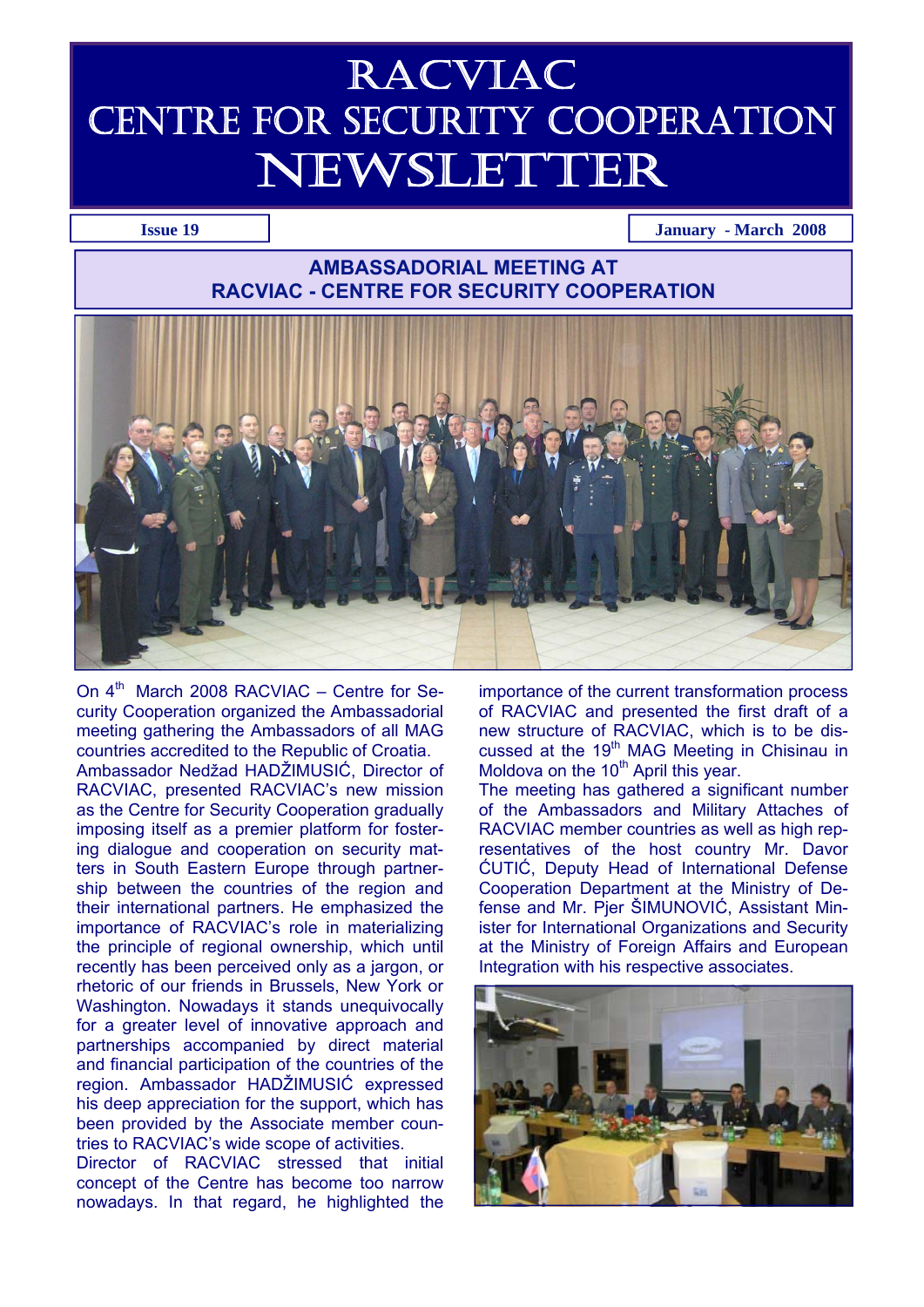# **DEFENSE PLANNING, PROGRAMMING AND BUDGETING SEMINAR**

In the period of the  $14<sup>th</sup>$  -  $17<sup>th</sup>$  January 2008. RACVIAC conducted its first seminar in 2008 in the field of Defense Planning, Programming and Budgeting (DPPB).

The purpose of this seminar was to discuss the principles of planning, programming and budgetary control over security related expenditures among the SEE countries, to identify ways to improve and harmonize DPPB processes in each country, as well as to encourage regional interoperability and cooperation.

This seminar was conducted in the partnership with NATO Joint Force Command Headquarters in Naples, the Office of Security Sector Reform and it was the first serious attempt to move it to a higher stage, as requested by the regional countries highlighting the meaningful necessity for the new changes.



Thirty-four participants took part in the seminar. These were representatives from: Albania, Croatia, Bosnia and Herzegovina, Bulgaria, Moldova, Montenegro, The former Yugoslav Republic of Macedonia\*, Netherlands, Romania, Serbia and the United States, representing the relevant representatives from the ministries as well as parliamentarians from respective committees of the countries concerned.

After the seminar, there was a strong mandate inherent in the participant's conclusions, which would contribute to RACVIAC's future "Needs Assessment". Generally speaking, RACVIAC was considered to be the appropriate organization to initiate, develop and execute seminars like DPPB one. A strong need for building and improving administrative capacity in DPPB in the region was highlighted, since the information exchange has always played a crucial role in promoting regional cooperation and security.

RACVIAC should continue to successfully seek assistance and advise from organizations and institutions such as JFC Naples, NATO IS, NATO IMS, SHAPE, NATO School Oberammergau, the EU, Defense Resource Management Institute, as well as from relevant NATO - and EU countries.

Taking into account the amount of information that DPPB field covers, we received a recommendation to organize two activities per year each as a combination of a seminar and a course, which should be executed alternating at RACVIAC and regional countries.

*\*Turkey recognizes the Republic of Macedonia with its constitutional name* 

# **REGIONAL OWNERSHIP AND REGIONAL SECURITY SEMINAR**

The Seminar on *Regional Ownership and Regional Security* was held in RACVIAC in the period of the  $13<sup>th</sup> - 14<sup>th</sup>$  February 2008. The seminar gathered participants with knowledge and experience in the field of regional ownership and regional security, representing relevant ministries, institutions, as well as parliamentary commissions directly involved in this subject. The seminar was conceived as a combination of lecturers and workshops. The participants and lecturers were representatives from ten countries and three organizations as follows: Albania, Bosnia and Herzegovina, Bulgaria, Croatia, The former Yugoslav Republic of Macedonia\*, Italy, Moldova, Montenegro, Serbia, Slovakia, OSCE, Stability Pact, as well as students from the Faculty of Political Science, University of Zagreb.

The aim of this seminar was to discuss the concept of regional ownership by defining key elements as well as highlighting rights and responsibilities of the countries in the region and evaluating advantages and challenges in enhancing regional security.

It covered the range of topics such as: The link between regional ownerships, Responsibilities and rights of countries, Parliamentary involvement, Contribution of international organizations and its effects on Euro-Atlantic environment, Regionalism versus internationalism. Both, seminar and workshop proved successful and the participants were provided with the opportunity to discuss topics and generate fresh ideas on regional ownership and regional security.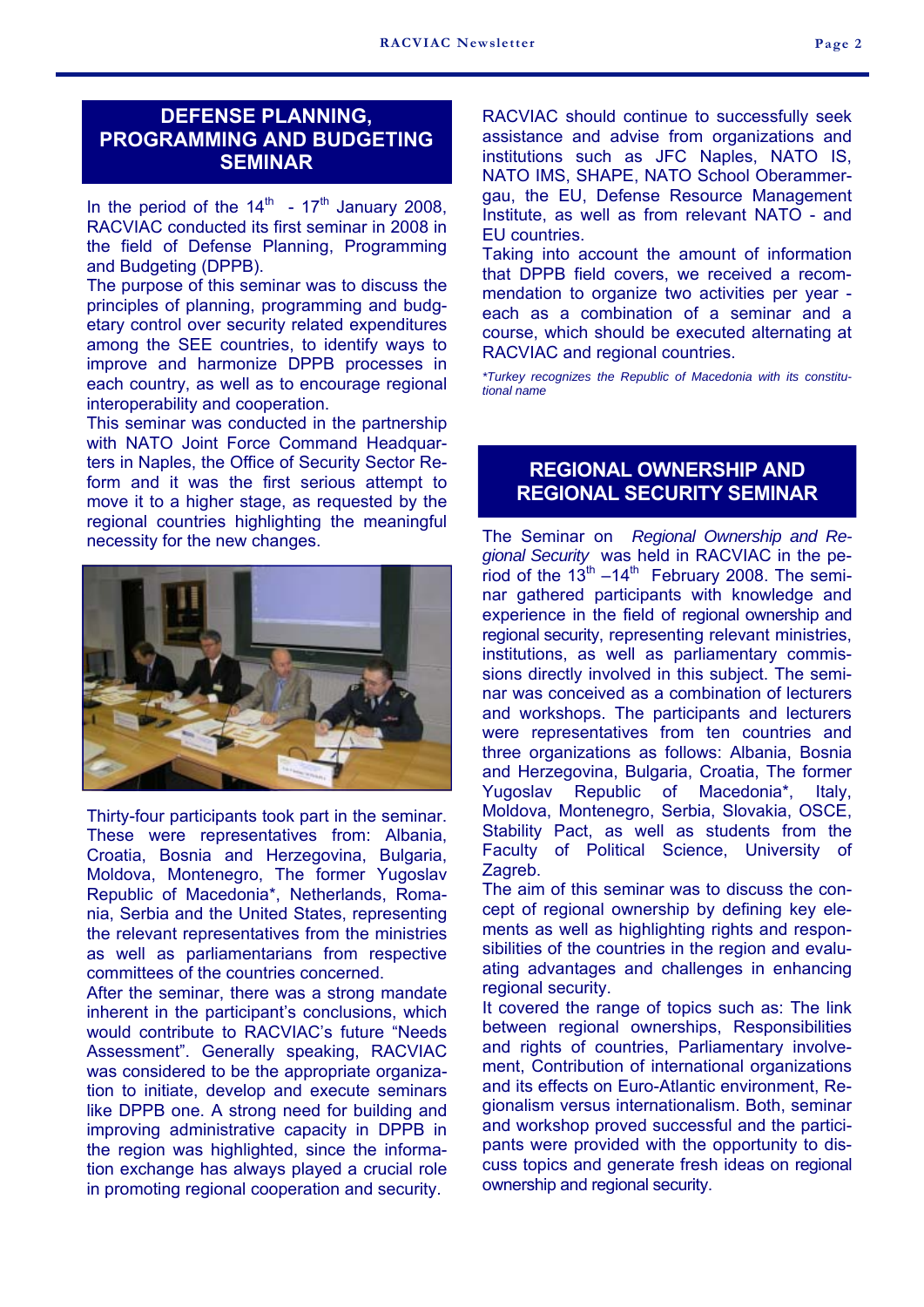His Excellency Pellumb QAZIMI, Albanian Ambassador in Zagreb gave interesting presentation on the *Regional Security ownership* which he concluded by saying that the regional security ownership can be realized by: having a clear vision; setting the clear goals for the EU and NATO integration; recognizing responsibilities; exercising responsibilities; having acknowledges; proceeding through lessons learned; using expertise; moving through programmes; taking the lead; following the results and products.



His Excellency Alessandro PIGNATTI MORANO di CUSTOZA, Italian Ambassador in Zagreb gave a presentation on *Regional cooperation in the context of the European Integration* summarizing the importance of fostering the regional cooperation among SEE countries which are to become NATO and EU members and concluded that the concept of regional ownership would give a new impetus to regional cooperation by focusing on the agreed priorities in SEE countries. The following lectures were also given in this seminar: *Towards a Regionally Owned Co-operation Framework in South Eastern Europe by* Zoran KEKOVIC, PhD, Republic of Serbia, University of Belgrade; *Priorities for regional co-operation* by Col Kenan DAUT-OVIC, Ministry of Defense of B&H, Partnership for Peace and NATO Adviser; *Advantages and challenges to enhance regional security* by Col Hamza VISCA, Head of International Cooperation Cell, J5 Joint Staff AF, B&H; *The role of RCC in facilitating regional co-operation in the perspective of European Integration by* Ms. Talia BOATI, Stability Pact; *Parliamentary involvement and responsibilities in the process of the Regional Ownership* by Mr. ZELJKO GRUBESIC, Expert Advisor, Joint Committee for Defense and Security, B&H. Following a two-day seminar and workshop event in RAC-VIAC, all the participants agreed upon the need for establishing a common approach in the area

of regional ownership and regional security.

Therefore, they proposed to have more common initiatives in the future. SEE region lacks a kind of Regional Security Strategy at intergovernmental level, which would ultimately lead to establishing Regional Security System/Culture. No matter whether it would be a Treaty, Declaration, Charter with Protocols or Memorandum of Understanding, it would serve as a political platform. SEECP/RCC could serve as a good operational kick out.

*\*Turkey recognizes the Republic of Macedonia with its constitutional name* 

# **7th WORKSHOP ON TRANSITION OF MILITARY PERSONNEL**

The 7<sup>th</sup> Workshop was held from  $25<sup>th</sup>$  to  $28<sup>th</sup>$ February 2008 and it was divided into two organizational parts – separate events. The first part was resident, executed on 26<sup>th</sup> February at RACVIAC facilities in Rakitje. The second part of the Workshop was the study field trip to Regional Transition Support Centre in Osijek on  $26<sup>th</sup>$  and  $27<sup>th</sup>$  February, fully organized and executed by the Ministry of Defence (MoD) of the Republic of Croatia. Workshop included total of 37 participants from 10 different countries (Albania, Bosnia and Herzegovina, Bulgaria, Croatia, France, The former Yugoslav Republic of Macedonia\*, Moldavia, Montenegro, Norway, United States of America, and Serbia) and various governmental and non-governmental organizations.



The activity content was developed in cooperation with the Croatian SPECTRA Programme staff, primarily having in mind the described specific objective for this event – the provision of real life military personnel transition program examples in the form of success stories, including specific SPECTRA program features.

*Continued on page 4*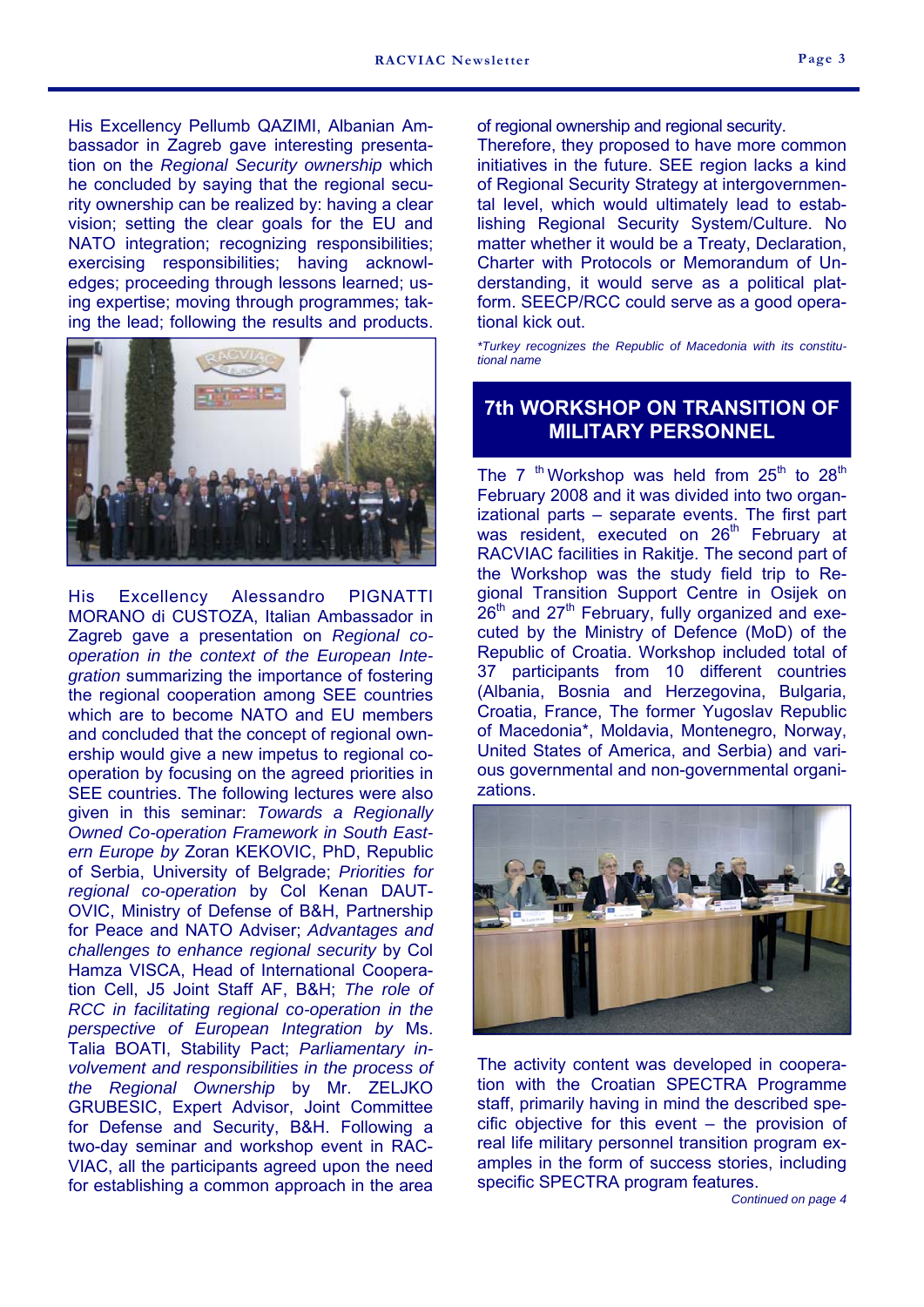One of the specific principles introduced to the existing modalities for the RACVIAC defence conversion activities in the field of military personnel transition, was the in-country approach. Its ultimate agenda is to support the regional ownership build up, and as a contribution to this important vision, Working Group 1 (WG1) already managed to have two of its events executed outside of its Headquarters (HQ) in Croatia. First of them was in Duress, Albania in June 2007, and the second one occurred in November 2007 in Belgrade, Serbia. WG1 truly believes that the applied in-country approach equally enhances the regional diplomatic dimension of RACVIAC, and enables direct exchange of experience, which has been delivered on site and primarily by the host country.

At this moment we can talk about the certain tradition being established due to the fact that this approach is becoming widely accepted among WG1 members. The latest example is Croatia, which expressed the readiness to more actively participate in WG1 activities in 2008, and accepted the host role for the first WG1 Workshop in 2008.

In the case of the  $7<sup>th</sup>$  WG1 Workshop, the specific objective was the requested display of the real life examples of the successful individual transition stories. By its definition, the success in the individual transition is the fully established second career. This primarily means successful participation in the labour market or in other words, personal employment or selfemployment in the desired field of work.

In addition, workshop had the task to emphasize the importance of regional approach due to specific regional aspects of economy, culture, history, availability of resources, mentality and transition support availability itself. These were the starting points for the creation of the corresponding workshop agenda, which has been done in cooperation with the Croatian MoD, which provided special programme in accordance with the requested criteria.

This Workshop was planned, organized and executed as the joint event between RACVIAC and the Ministry of Defence of the Republic of Croatia. The resident part of the event was executed in Rakitje while study field trip was held in Osijek County region. Respectively, Croatian MoD and RACVIAC shared corresponding organizational responsibilities.

The  $7<sup>th</sup>$  WG1 Workshop confirmed that this new in-country approach has been recognized and accepted by all members without exceptions. Considering this fact, all WG1 events for the 2008 are designed to support this approach.

The WG1 chairman and Bulgarian representative Mr. Peter PASHOV, PhD, announced that the  $8<sup>th</sup>$  meeting would be hosted by Bulgaria. In that way, RACVIAC officially received confirmation that  $8<sup>th</sup>$  WG1 Workshop will be organized in Sofia.

In this way, WG1 efforts for this year will benefit even more from the practical examples, and this time from Bulgaria, which has been known as the country with the longest experience in the field of military personnel transition.

*\*Turkey recognizes the Republic of Macedonia with its constitutional name* 

## **RACVIAC AT INAUGURAL MEETING OF REGIONAL COOPERATION COUNCIL IN SOFIA**



On 27<sup>th</sup> of February 2008, RACVIAC Director Ambassador Nedžad HADŽIMUSIĆ and Chief Planning Officer SEE Lieutenant Colonel Wolfgang WECHSELBERGER participated in the 14<sup>th</sup> and final Regional Table meeting of the Stability Pact and Inaugural Meeting of its successor organization, the Regional Cooperation Council.

The historical event took place in Sofia. This meeting marked the final step in the transformation of the Stability Pact into the new regionally owned cooperation framework, the Regional Co-operation Council (RCC).

The Memorandum of Understanding on the Establishment of the RCC was adopted as part of the meeting, which marked the formal handover from the Stability Pact for SEE to the Regional Co-operation Council. The participants noted that ever since 1999 the Stability Pact has been significantly contributing to the stabilization of SEE through its activities.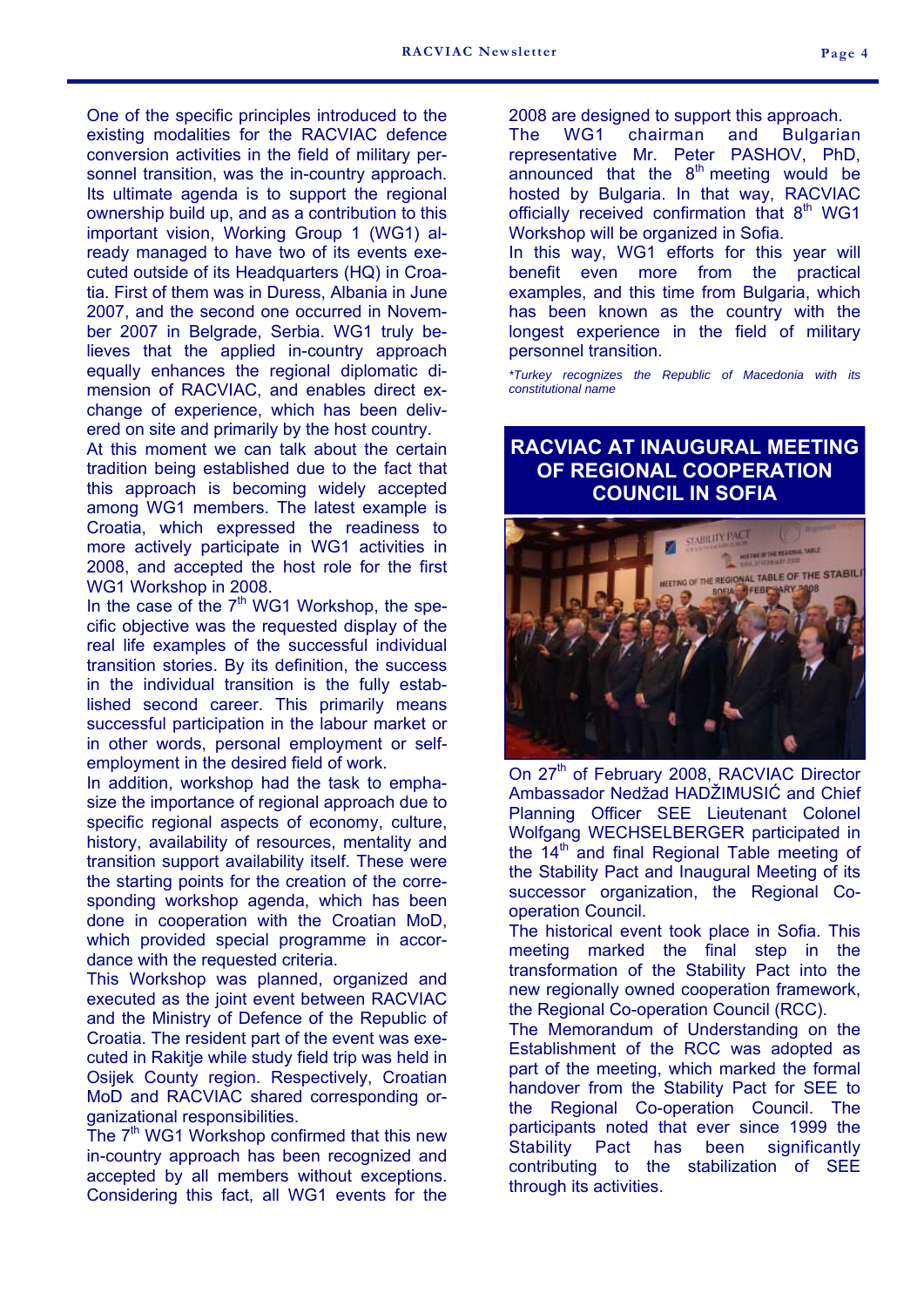From March on, the Regional Co-operation Council will play a key role in consolidating achievements of the Stability Pact to date and in making further progress in different areas of cooperation. It will also continue to provide a platform for supporting further Euro-Atlantic integration of South Eastern Europe. The Table stressed that the RCC will build upon the legacy of the Stability Pact. The RCC will play a crucial role in consolidating achievements to date and in supporting South East European countries in advancing progress in different areas of cooperation. Participants underlined that the RCC will continue on the path of the Stability Pact and

will focus on promoting and supporting regional co-operation in South Eastern Europe, and on sustaining European integration of the region. During the meeting RACVIAC was mentioned many times and Ambassador HADŽIMUSIĆ and Lieutenant Colonel WECHSELBERGER held many useful meetings with the participants from various countries and organizations. They presented RACVIAC's plans for the future and tried to attract financial and other relevant support.

#### **RACVIAC INVITED TO SEECP DEFENSE MINISTERS MEETING**



Ambassador Nedžad HADŽIMUSIĆ received an invitation from Bulgaria. SEECP Chairman in Office, to present RACVIAC at the De-

fence Ministers Meeting in Sofia on the  $11<sup>m</sup>$  of March. The Director of RACVIAC followed this invitation, accompanied by Colonel Ömer Faruk BAŞTÜRK and Lieutenant Colonel Thomas MERGEL. On this occasion RACVIAC delegation used the opportunity to highlight RACVIAC's transformation process. In a fifteen minutes presentation Ambassador HADŽIMUSIĆ provided detailed information on all relevant issues, in particular the characteristics of the new orientation of the Centre by drawing an analogy: "*RACVIAC is the aircraft carrier in the region, ready for anyone with similar objectives to land and take off reaching out towards all destination in the SEE region."*

He also underlined that RACVIAC is at the ready to support the Regional Co-operation Council (RCC), which has just finished taking shape, and drew a spotlight on the fact that RACVIAC, as a regional Centre for Security Cooperation, is actually materializing the principle of regional ownership.



The eleven Defence Ministers and Assistant Ministers at present almost unanimously stressed the important role of RACVIAC in their individual statements. At the conclusion of the Ministerial Meeting, the high representatives issued the Joint Statement dedicating the whole paragraph 12 to RACVIAC. The message mounted in a mandate for the Director that the Ministers expect "*the Centre's leadership to actively work for the timely formulation of a new, adequate structure and optimised activities and expenditures plan*".

Amongst other speakers at the meeting Dr. Erhard BUSEK, Special Coordinator for the Stability Pact for Southeast Europe, and Mr. Jan TRUSZCZYNSKI, Deputy Director-General from DG Enlargement, as well as Mr. George KATSIRDAKIS, Head of Defence Cooperation, Defence Policy and Planning Division, NATO International Staff emphasized RACVIAC's crucial future role in promoting security cooperation in the region. Dr. BUSEK especially pointed out that "*RACVIAC - Centre for Security Cooperation - is the key Stability Pact mechanism in the area of Defence and Security within the region. It should play a key role in defining how the RCC and other international actors, especially NATO, can best assist each other in dealing with their common and respective priorities."* 

At a side meeting Ambassador Dr. Theodor H. WINKLER, Director of the Geneva Centre for the Democratic Control of Armed Forces (DCAF) reassured the readiness of DCAF for an even closer cooperation in the years to come and issued an invitation to Ambassador HADŽIMUSIĆ to visit his Centre at the earliest convenience. The Director and his entourage evaluated the trip to Sofia as a great encouragement in the light of the 19<sup>th</sup> MAG Meeting in Moldova.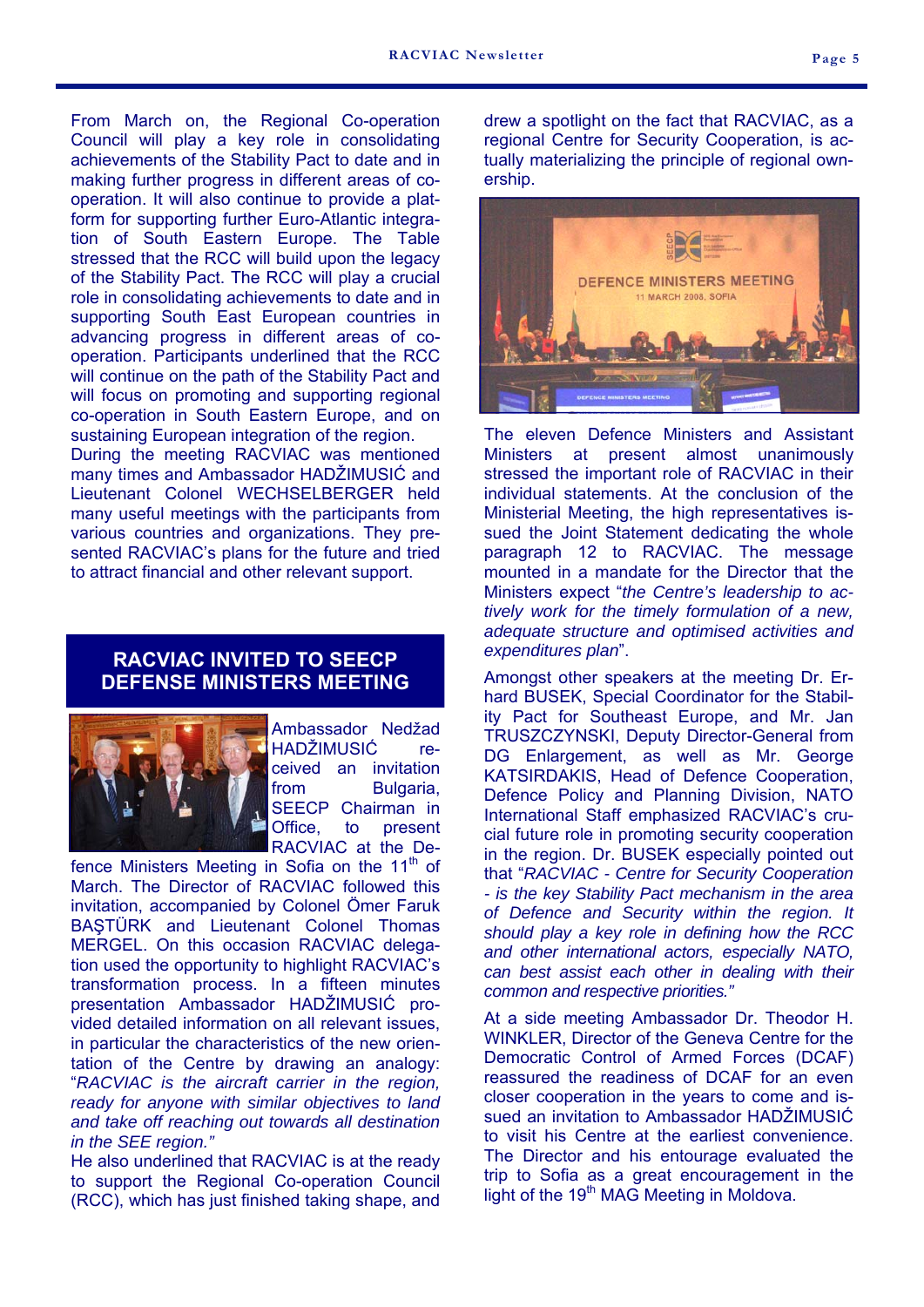# **CHANGE OF PERSONNEL IN RACVIAC**



RACVIAC says a farewell to **Colonel Dragan GOSTOVIĆ**, PhD, our former Chief Defense Conversion Cell, and the Serbian National Representative at RAC-VIAC. He spent three years with

us. We would like to thank Dragan for all his work and friendship during his time at RACVIAC and wish him all the best at his new very important post in the Institute for Strategically Research, MoD in Belgrade, Serbia.



At the same time we are welcoming the new Chief of Defence Conversion Cell, **Colonel Mihajlo MLADENOVIĆ**. He was born In 1961, and graduated from the

Military Academy in Belgrade in 1984. He finished Staff Collage in 2002 and National Defence School in 2005. He completed all duties from Platoon Commander to the Chief of Staff in tank brigade. From 2002 to 2004 he was a Chief of Section and Chief of Department in General Staff. From October 2005 to June 2007 he was Acting Head of Department for International Military Cooperation. His last position in MoD of Serbia was a Deputy Head of Department.



After 4 years of service at RAC-VIAC as the Seminar Officer in Dialogue and Cooperation Division, the tour of duty for **Major Vinko BAGARIC** ended

in January 2008. During his tour of duty in RAC-VIAC Maj BAGARIĆ fulfill his mission on highly professional level. It would be impossible to conduct numerous tasks and activities without his experienced, patient and friendly approach. So, Vinko RACVIAC appreciates all that you have done.



RACVIAC welcomes **Captain Dobrislav BILOŠ** as the new Seminar Officer in Dialog&Cooperation Division. He was born on 2 June 1969 and lives in Čapljina, B&H. He has served in military service for 17

years on different postings from tactical units, to Joined Staff AF B&H. He graduated from the Faculty of Kinesiology of the University of Zagreb. In 2004/05 he was in UN Mission in Ethiopia and Eritrea serving as Military Observer, Team Leader and Operations Officer at HQ Asmara. His military education also includes IOC at Croatian Military Academy, DLI San Antonio Texas US, IOBC US, UN Military Observer Course, Germany, PSOTC Staff course, Sarajevo B&H, Defense attaché course, Switzerland, Staff officer military terminology course, Hungary. His last posting was as an Officer for plans and orders in J5 JS AF B&H. Dobrislav is married to Valentina, and has 3 children.



**Captain Nevenko VRANJEŠ**, the Course Officer at Training and Verification Division and the Course Director for Open Skies Treaties Courses, carried out his tour of duty at end of January

2008, after almost 4 years in service at RACVIAC. It has been a great pleasure to work with him. Captain Nevenko VRANJEŠ fulfilled his mission most professionally. His enthusiasm and devotion to his duty in RACVIAC and his discipline have been beyond all appreciation. It was a great privilege and honor to serve with him. He was not only a good colleague, but also an excellent, compatible, helpful and courteous friend to all of us. We would like to thank Captain VRANJEŠ for his remarkable contribution in supporting RACVIAC. We will not forget him. RACVIAC wishes all the best to him and his family.



**Captain Slobodan VUJOVIĆ,** as the new Course Officer, was born on 4<sup>th</sup> May 1972 in Bileca, Bosnia and Herzegovina. He attended Military Academy in Belgrade from

1991 till 1995. After finishing Military Academy he continued his service in Army of the Republic of Srpska as a Platoon and Company Commander. Slobodan also served as a Deputy Commander in Infantry Reserve Officer School from 1998 till 2002. for Military Matters – Secretariat. Since September 2002 he was a member of the Standing Committee. In 2004 he continued his service at the Department for International Cooperation. His first duty at the Ministry of Defense was The Open Skies Treaty. In March 2007 he continued his service in Joint Staff of the Armed Forces of B&H as an Officer for Operation.



RACVIAC would also like to take the opportunity to thank **Ms Eleonora MARTINIĆ** for her work at our institution and efforts shown during her duty here. She was

posted in RACVIAC by the Croatian MoD and stayed with us for three months. We wish her all the best in her professional career.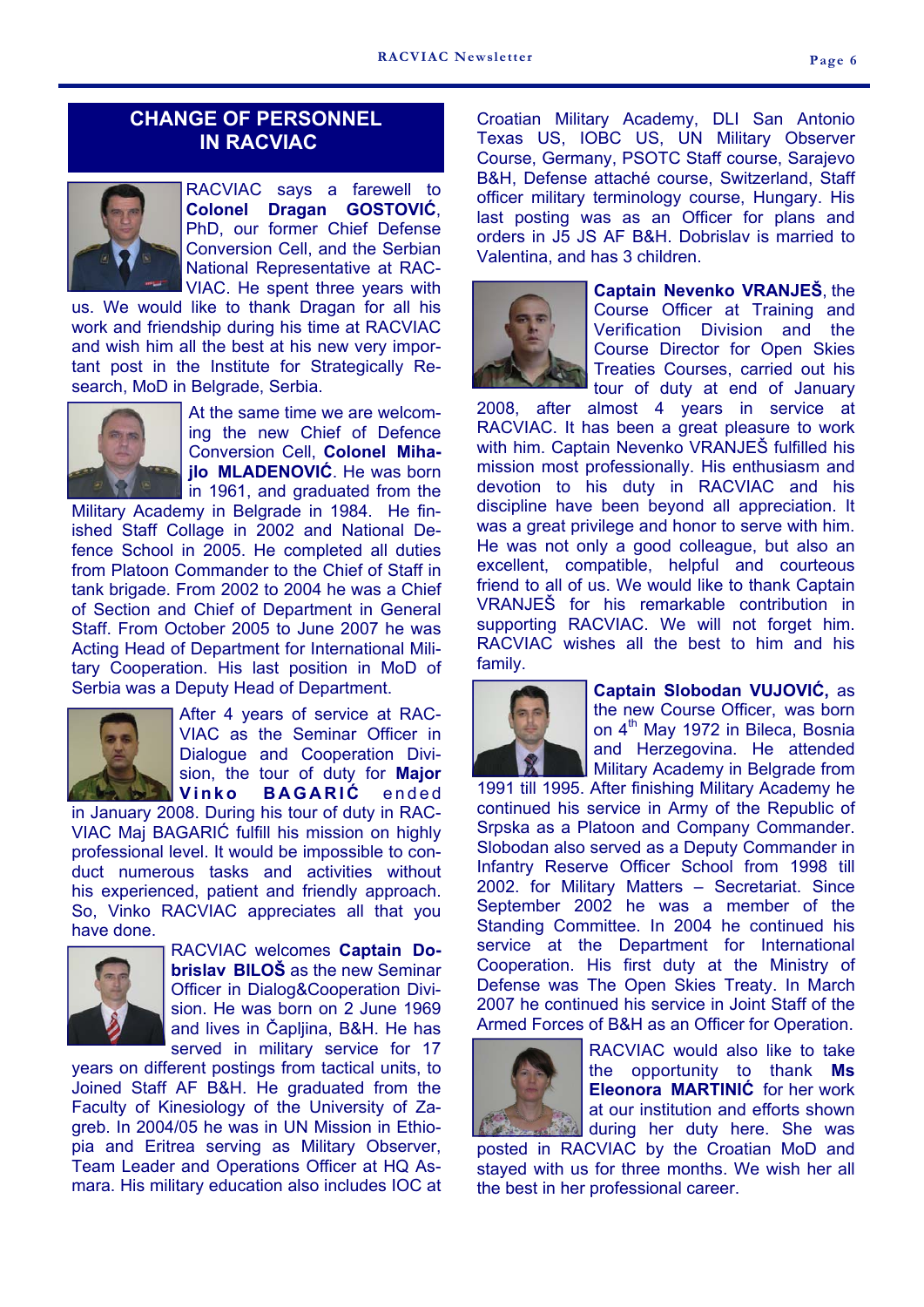

RACVIAC is happy to welcome **Ms Petra BULJEVIĆ** who joined us in February this year as an English Language Translator/Interpreter. She obtained BA in English language and literature and Compara-

tive literature from the Faculty of Philosophy of the University of Zagreb in 2004. She has worked as a Business English Instructor for different Croatian companies such as Koncar Inc., Ergonomika Ltd., and Maxima Prof. Ltd. etc. She provided translator's services for those and many other companies as well. Ms BULJEVIĆ has also worked as a Certified Court Interpreter and has been cooperating successfully with the Ministry of European Integration of the Republic of Croatia on the translations of the *Community acquis* in the field of banking, insurance, finance, environment, toxicology, food industry and other since 2005.

## **DIRECTOR`S VISIT TO REPUBLIC OF MOLDOVA**

Ambassador Nedžad HADŽIMUSIĆ, the Director of RACVIAC - Centre for Security Cooperation, paid an official working visit to the Republic of Moldova in the period of the  $11^{\text{th}}$ -13<sup>th</sup> February 2008 as a preliminary to the MAG meeting, taking place in Chisinau, Moldova from the  $9<sup>th</sup>$  -11<sup>th</sup> April 2008. At the meeting in the Ministry of Defense of the Republic of Moldova, Mr. Vitalie VRABIE, the Minister of Defence, stressed the high importance of one year mandate presidency of the MAG, assumed by the Republic of Moldova in October 2007, as a proper way to promote Moldova as a regional partner state of Southeast Europe contributing to ensuring and strengthening the regional security. During this visit to Moldova, Ambassador Nedžad HADŽIMUSIĆ and Col Ion SAVCIUC, the Deputy Chief of Staff of the National Army of Republic of Moldova and at the same time the MAG Chairperson, signed the Letters of Exchange, stating the administrative and logistic responsibilities necessary for the preparation of the 19<sup>th</sup> MAG meeting.

At the meeting in the Ministry of Defense of the Republic of Moldova, Ambassador HADŽIMUSIĆ also met Brigadier General Ion COROPCEAN, the Chief of Staff of the National Army of Republic of Moldova, Lieutenant Colonel Valeriu MIJA, Chief of Strategic Planning Department (J5) of Major Staff of the National Army of Republic of Moldova, as

well as Defence Conversion experts from the Ministry of Defence and Ministry of Industry and Infrastructure of Republic of Moldova.

At the Ministry of Foreign Affairs and European Integration of the Republic of Moldova, Ambassador HADŽIMUSIĆ met Mr. Valeriu OSTALEP, the Vice Minister who was accompanied by the First Secretary of the Regional Cooperation Directorate of Moldavian MFA EI, Ms Kristina MAHU.



# **RACVIAC AND GCSP SIGNED THE MEMORANDUM OF UNDERSTANDING**

RACVIAC – Centre for Security Cooperation is pleased to announce the signing of the Memorandum of Understanding with the Geneva Centre for Security Policy (GCSP).

Ambassador Nedžad HADŽIMUSIĆ, Director of RACVIAC - Centre for Security Cooperation and Ambassador Fred TANNER, Director of Geneva Centre for Security Policy signed the document at RACVIAC on 31<sup>st</sup> January 2008. Ambassador TANNER and Ambassador HADŽIMUSIĆ welcomed this greater cooperation between the two organizations. They are both looking forward to developing joint projects together.